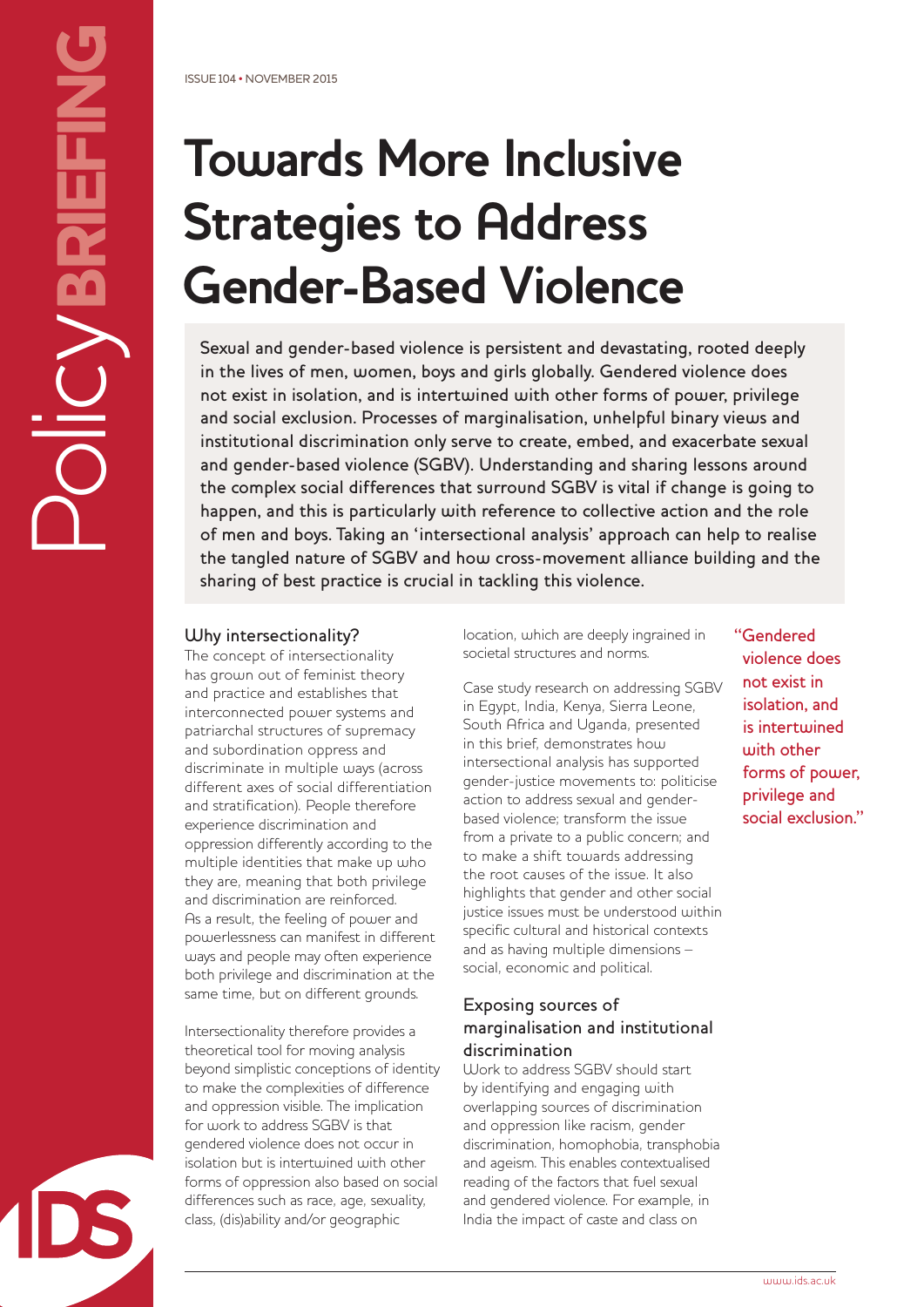women's internalised feelings of subordination compounds the impact of the violence women experience in private and public life. In Sierra Leone, Kenya, Uganda and Egypt, case studies found that survivors of violence are often stigmatised. In these contexts SGBV intersects with social norms that reinforce the survivor as somehow to blame. This marginalisation blocks access to support networks, services and legal action for survivors of violence.

An intersectional perspective can also help to surface the complexity of sexualised and gendered violence in public space. In South Africa and Egypt, gender norms and behaviours were subject to social 'policing' by friends, families and local social and political actors. Violence was used as a way to punish those who do not conform to accepted gender identities. In Egypt, women activists occupying public space were perceived by some as stepping out of their positions of subservience within the home and deserving of sexual harassment. In South Africa, black lesbian women have experienced physical and verbal assault as a means of policing expressions of sexuality perceived as wrong by people in their community.

The case studies reveal how discriminations play out in the political positions of different groups, and an intersectional lens highlights the role of public institutions, like the police and health-care workers, in perpetuating and challenging multiple discriminations. In Uganda men who are refugees and survivors of sexual violence have faced prejudice and stigma as the issue of male-rape is ridiculed and/or misconceived as homosexuality by medical professionals working in a patriarchal and homophobic context. People living as refugees in South Africa have also faced barriers in going to the police to address issues of gendered violence, as it is perceived that they will be refused support services because they are not considered citizens. Markers of citizenship such as legal identity reflect a form of privilege and relative power that affects how genderbased violence is addressed.

In Kenya and South Africa sexual minorities and sex workers have faced institutional discrimination; with survivors being met with hostility and humiliation from police officers. This discrimination has an implication for the way that gender equality laws and policies become implemented, including in South

Africa where progressive laws have been documented, such as the definition of rape as being gender-neutral. One of the key findings across all studies is the disjuncture between rights upheld by international and national agreements, laws and policies and the way these frameworks are implemented in practice. The role of service providers is crucial here, as they mediate how access to and accountability of services play out in people's everyday lives.

### Highlighting masculinities and helping to break down gender binaries

An intersectional lens helps to make visible that there are hierarchies of masculinities embedded within patriarchal gender orders and structural inequalities that drive SGBV. Expressions of masculinities include the idealisation of certain values of control and power, along with the expectation of confirming them. In South Africa and Kenya, legacies of racial and economic inequality, the absence of effective social protection and dramatic levels of unemployment have fuelled public and intimate violence. This violence coincides with harmful expressions of masculinity and the reclaiming of traditional breadwinner roles for men.

The case studies show that within this system different kinds of men can exert violence over other – more marginalised and subordinate – men. For example, the often violent control or punishment of lower caste men by upper caste men and women. Through an intersectional analysis simplistic narratives of victim or perpetrator and masculinity versus femininity can be broken down opening up a more nuanced and effective space for intervention to address SGBV.

In Sierra Leone and Uganda, the nature of violence in conflict-affected contexts and the realities of refugees provide a critique of a narrow understanding of 'victim/perpetrator', in which men are cast as perpetrators and women as victims. Both studies highlight the limitations of policy and legal discourse that uphold this binary. Namely, that male survivors are made invisible excluding a vulnerable group from services and recognition; that victimhood becomes simplified as feminine and lacking agency. This stance compromises responses with female as well as male victims and does not recognise that victims of violence can also be survivors, and activists or agents of change.

"Work to address SGBV should start by identifying and engaging with overlapping sources of discrimination and oppression like racism, gender discrimination, homophobia, transphobia and ageism."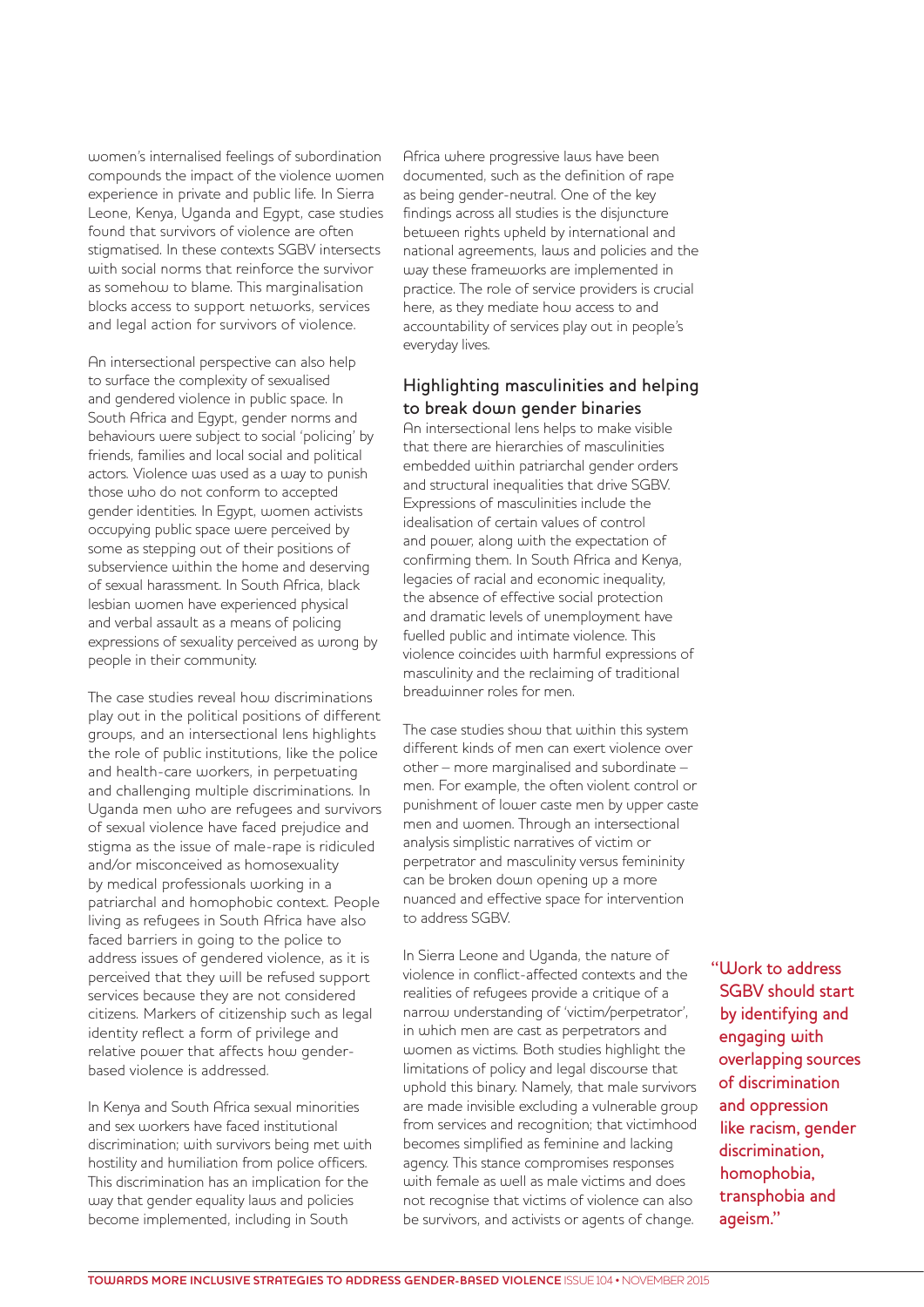# Understanding intersecting inequalities for collective political action on SGBV

The case studies show that avenues for addressing SGBV working with both men and women and linking gender to other issues of social injustice can dismantle exclusion and inequalities and build a basis for collective political action on SGBV.

Experiences from India, South Africa, Kenya and Uganda highlight how working with men to analyse the intersecting inequalities and vulnerabilities experienced by different men and boys (e.g. social class, ethnicity or sexuality) can help them build a personal and political connection to how and why SGBV can be prevented and addressed. In Kenya and India it was argued that this process must involve challenging the investments in patriarchal privilege that men and boys hold alongside highlighting the harm that oppressive masculine norms imply for different men, women, boys, girls and people of nonconforming gender identity. In Egypt, men were encouraged to think about and engage with SGBV by using notions of humanity and fairness, building a new and shared narrative to address the issue based on societal concern, as opposed to a women's issue.

In Kenya it was highlighted that more research is needed to identify best practice approaches for engaging more marginalised groups of men in collective action to address gendered violence, for example young HIV-positive men who face SGBV. In India, further development of practical methods for intersectional analysis was flagged as a need to support new work with transgender persons, groups marginalised by caste inequality, with children and for older people. The India study highlighted that SGBV interventions need to be more inclusive in that they often focus on women and men of productive age within a heterosexual family unit. The challenge faced here is both, how you work with vulnerable men to address the issues in their lives, whilst maintaining a focus on gender justice and ending SGBV.

#### Building solidarity in collective action

The activist groups identified in these studies are all working with a range of stakeholders to collectively demand social change and ensure that, where enabling laws exist,

human rights are enacted and resources are made available to all people to claim their rights irrespective of their race, class, gender, sexuality and citizenship.

Collective action can create space to analyse and address the links between gender and violence in relation to multiple power asymmetries and build solidarities to take action. In India, the solidarity-based approach of the Men's Action to Stop Violence Against Women campaign (MASVAW) aims to support a personal connection to political action for gender equality by analysing how patriarchal inequalities cut across caste and social class in activists' own lives describing the relevant social injustices in parallel thus creating a platform for action. Findings from Sierra Leone, Egypt, India, South Africa and Uganda highlight the need for strong and effective collective action at the local level; both in terms of understanding SGBV issues and also in building contextually relevant recommendations for action.

Cross-movement alliances to address the intersections of inequalities that fuel SGBV can build collective power for demanding social change. SGBV was seen as a central issue around which different networks and movements can come together. In South Africa organisational partnerships between CSOs working on gender justice and sexual minority rights provided space for activists to learn from each other on different forms of gendered discrimination and embed that learning in their work. They also highlighted the importance of this for accountability on inclusion and transformation within movements.

There are challenges to building crossmovement or inter-sectoral alliances including underlying rivalries, scarcity of resources and limited spaces to build trust and understanding between movements. In Kenya, it was felt that there is insufficient collaboration between organisations within the SGBV field and calls were made for more innovative thinking in gender justice movements, including linking with groups working with sexual minorities. This points to the importance of breaking down the binaries on which many SGBV interventions and policies are established; namely, they address it as violence against women, and within intimate heterosexual relationships.

"Through an intersectional analysis simplistic narratives of victim or perpetrator and masculinity versus femininity can be broken down opening up a more nuanced and effective space for intervention to address SGBV."